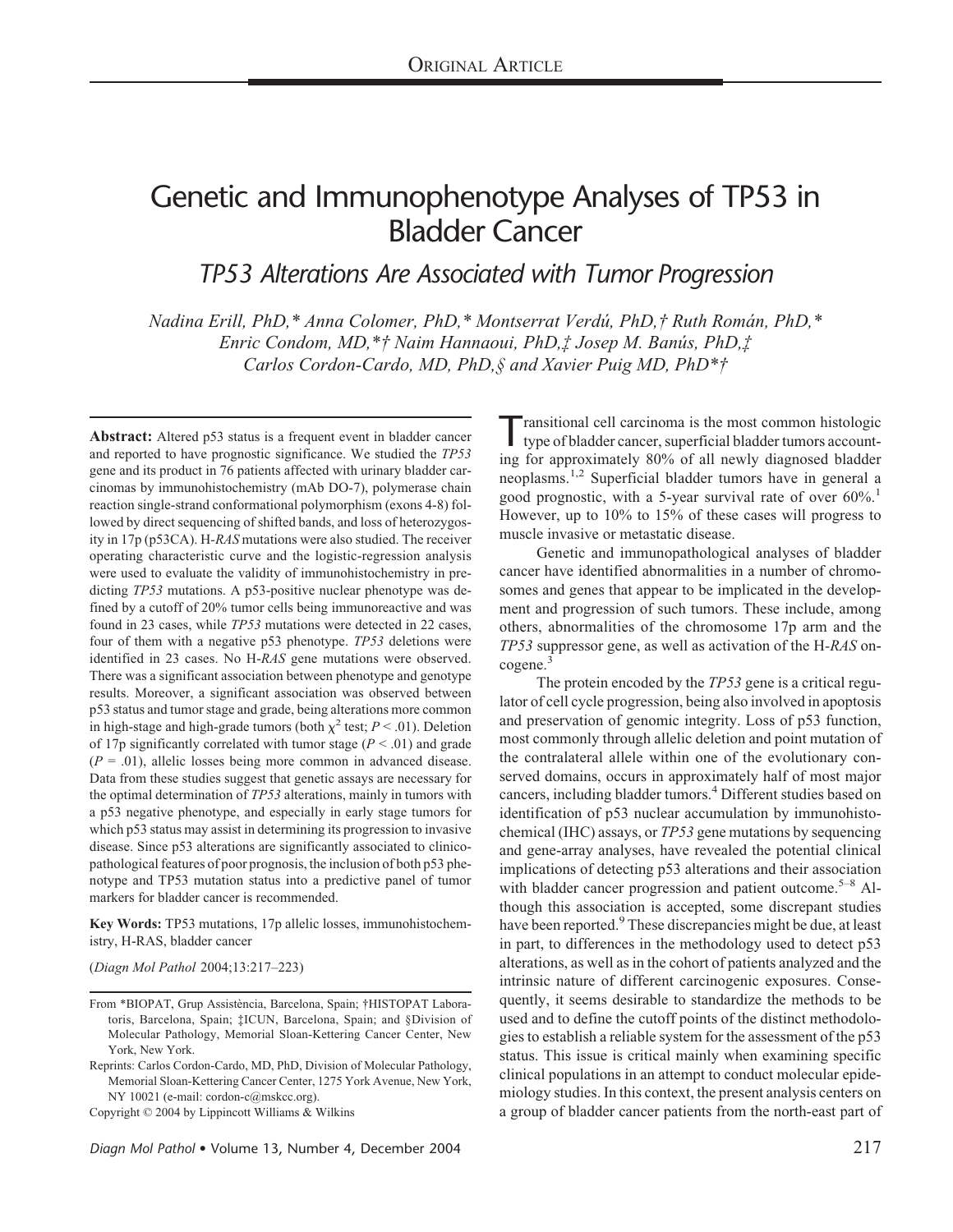Spain. To the best of our knowledge, the database of p53 mutations maintained at the International Agency for Research on Cancer (IARC, Lyon, France), does not include TP53 genotypes in bladder cancer from that region or any other geographical location of Spain. Another aim of the study was to define the degree of concordance between different assays intended to detect *TP53* mutational spectrum and patterns of p53 expression. Associations between p53 alterations and standard histopathological variables were also analyzed as part of this study.

# **MATERIALS AND METHODS**

## **Patient Characteristics and Tissues**

A total of 76 consecutive patients (68 males and 8 females) were included in this prospective study, which dated from May 1999 to May 2002. All patients were diagnosed and treated in Barcelona, Spain. Median patient age was  $69 \pm 9.8$ years (range 36-94). A total of 100 urothelial carcinomas were collected, corresponding to 58 lesions from patients with unique tumors, and 42 lesions from 18 patients with primary and recurrent tumors, but only one lesion selected at random from these patients was included in the present study. Five patients were treated by radical cystectomy, while 29 patients underwent endoscopic resection of their tumors, and in 42 patients tumors were obtained by transurethral biopsy. All specimens were staged following the TNM pathologic staging system.<sup>10</sup> Tumor stage was assigned as follows:  $pTa (n = 36)$ ,  $pTis$  $(n = 1)$ , pT1  $(n = 23)$ , and pT2-pT4  $(n = 16)$ . All tumors were also graded following the 1973 WHO classification, according to the Malstroms/Bergkvist system which includes grades 1, 2a, 2b, and 3. This approach is comparable to the 1999 WHO classification and allows cases to be grouped into a low-grade (grades 1 and 2a) and a high-grade (grades 2b and 3) categories, which are more suitable for statistical analyses. Tumors were classified as grade 1 (n = 10), grade 2 (n = 36; 2a n = 22,  $2b$  n = 14) and grade 3 (n = 30) and, additionally for statistical evaluation, as low-grade ( $n = 32$ ) and high-grade ( $n = 44$ ) lesions. Specimens were processed for routine histopathology by formalin fixation and paraffin embedding. Normal and tumor tissue specimens from the same patient were always available and were investigated using immunohistochemistry and molecular assays.

## **Immunohistochemical Analysis**

Immunohistochemistry (IHC) was performed using the primary mouse antihuman p53 monoclonal antibody DO-7 (DAKO, Glostrup, DK) at 1:2000 dilution (200 ng/mL). This antibody detects an epitope carried on the N-terminus of p53, mapping to amino acids 35 to 45, and identifies both wild-type and mutant p53 products. However, due to the short half-life and low levels of expression of wild-type p53, only mutant p53 proteins which accumulate in nuclei of tumor cells are visualized by IHC assays. The avidin-biotin immunoperoxidase method was used for this study. Briefly, 4-µm thick sections were treated with 0.1 mol/L citrate buffer (pH 6.0) as the antigen retrieval method. Primary anti-p53 DO-7 mAb (200  $\mu$ g/mL) was incubated overnight at 4 $\rm ^{o}C$ . Secondary reagents were biotinylated horse antimouse antibodies (Vector Laboratories Inc., Burlingame, CA) used at 1:100 final working dilution. Avidin-biotin complexes (Vectastain ABC PK 4000 ST, Vector Laboratories) were then applied at 1:100 dilution; 3,3 diaminobenzidine was used as the final chromogen and Harrismodified hematoxylin as the nuclear counterstain. Positive controls, which were cases known to harbor *TP53* mutations displaying positive nuclear staining, and negative controls, in which the primary antibody was omitted, were included in each experiment.

Immunohistochemical evaluation was conducted by at least two independent observers that scored the estimated percentage of tumor cells showing nuclear staining, independently of the strength of the signal. This evaluation and data recording were conducted without previous knowledge of clinicopathological information or molecular results. p53 nuclear immunoreactivities were considered positive after statistical receiver operating characteristic (ROC) analysis (see below) when at least 20% of tumor cells showed nuclear immunoreactivities (see Discussion section).

## **Mutational Analysis**

## **Tissue Microdissection, DNA Extraction, and Control Amplification**

Ten 5-µm thick sections of both normal and tumor samples in all patients were used for each case. Tumor DNA was extracted, after microdissection to avoid normal tissue contamination, using a proteinase K-phenol/chloroform protocol. Two hundred ng of DNA were used for each polymerase chain reaction (PCR) amplification, using a GeneAmp PCR System 2400 thermal cycler (PE Biosystems, Foster City, CA). Efficiency of all PCR reactions was assessed in 2% agarose gels. A 268-bp fragment of the human  $\beta$ -globin gene was also amplified to test the quality of the genomic DNA extracted.

#### **Characterization of** *TP53* **Gene Mutations**

Exons 4 to 8 of the *TP53* gene were amplified in five independent PCR reactions. Mutational analysis was performed by single-strand conformational polymorphism (SSCP) in GeneGel Excel 12.5/24 polyacrylamide nondenaturing gels (Amersham Pharmacia Biotech, Uppsala, Sweden) at two different electrophoresis conditions, and gels were then developed by silver staining. Samples showing anomalous mobility were retested to verify the results. Shifted bands were excised from the gel, eluted in water, and used as a template for direct sequencing using the ABI PRISM BigDyeTM Termina-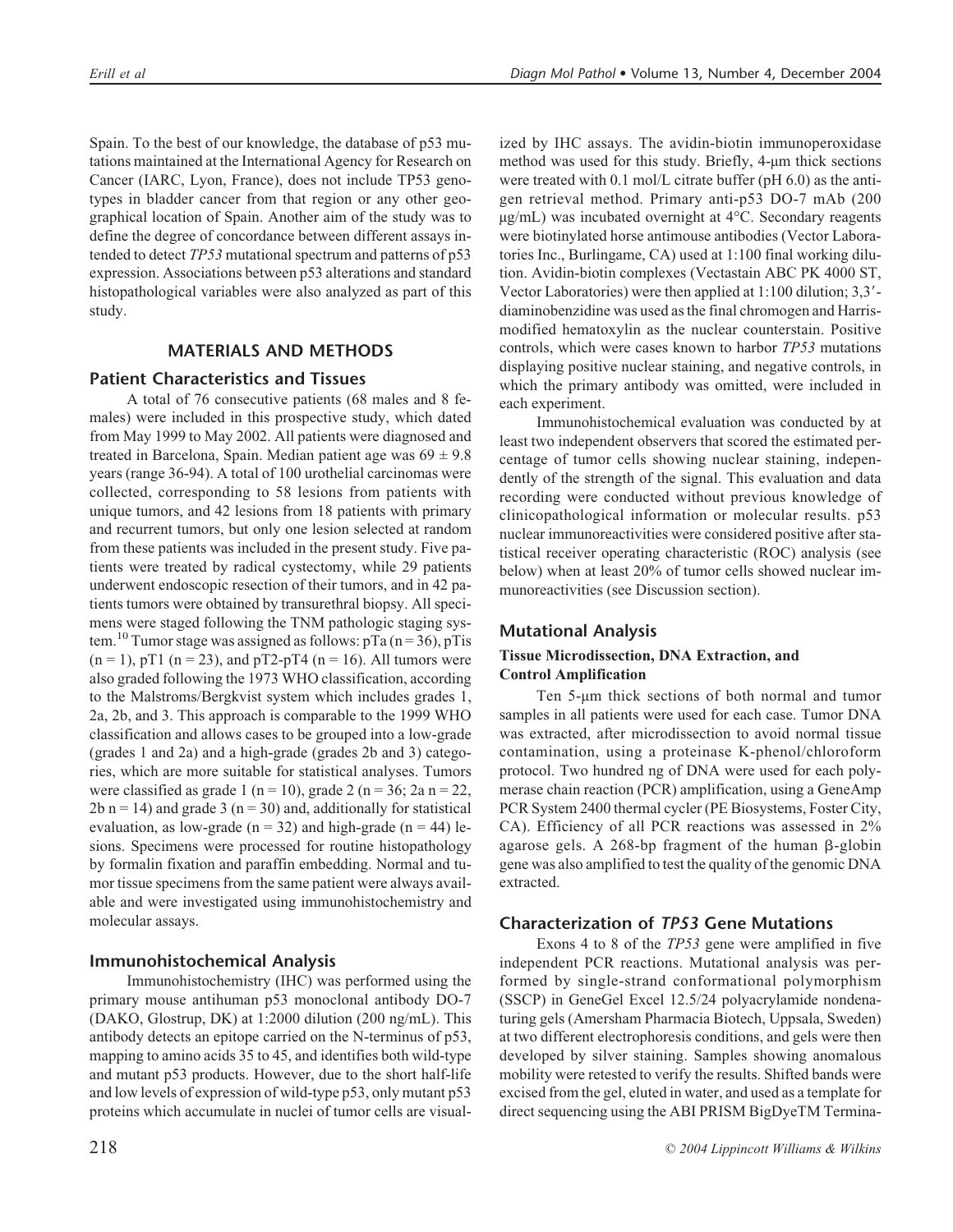

**FIGURE 1.** Immunohistochemical detection of p53 in bladder tumors using the anti-p53 monoclonal antibody DO-7. pT1/grade 3 transitional cell carcinoma in which the score of stained nuclei was 30%. In this particular case, when molecular analysis of the IHC positive areas was performed, no mutations were found (original magnification 200 $\times$ ).

tor Cycle Sequencing Ready Reaction Kit (PE Applied Biosystems, Warrington, UK).

## **Detection of 17p Allelic Losses and Analysis of the H-***RAS* **Gene**

Amplification of the p53CA dinucleotide repeat<sup>11</sup> was performed for the analysis of allelic losses at 17p (TP53 locus). Products were also analyzed in Gene Gel Excel 12.5/24 polyacrylamide nondenaturing gels, developed by silver staining. Allelic losses were evaluated by two different observers and were considered when wild-type bands were reduced in at least 50% of the signal. Amplification and direct sequencing of H-*RAS* exon one (codons 12 and 13) was performed following the same protocol outlined above for the analysis of *TP53* gene mutations.

#### **Statistical Analyses**

Patients with primary and recurrent tumors were included in the study by randomly selecting one of the lesions to be studied using the Excel built-in random number generator. This approach allowed us to include only one specimen per patient, since the molecular analysis and technical aspects of the study did not reside on primary versus recurrent lesions. Both the ROC curve and the logistic regression analysis were used to evaluate the validity of IHC in predicting *TP53* gene mutations as measured by PCR-SSCP and sequencing.<sup>12,13</sup>

The  $\chi^2$  test was used to assess statistical association between p53 immunophenotype, *TP53* mutations, and TP53 deletion status with pathologic stage and histologic grade. *P* values quoted were two-tailed, and considered significant when they were less than or equal to .05. Statistical procedures were performed with SPSS 11.0.1 (Inc., Chicago, IL) and Statgrafics Plus 5.0 (Manugistics Inc., Rockville, MD).

#### **RESULTS**

## **Immunohistochemical Evaluation of p53 Nuclear Accumulation: Phenotype Studies**

Definition of positive phenotype for p53 required nuclear immunoreactivity in at least 20% of tumor cells. Applying this criterion, we observed that 23 of 76 (30%) tumors displayed a positive phenotype (Fig. 1), while 20 (26%) lesions had undetectable p53 levels (score 0). The remaining 33 (44%) tumors displayed a percentage of immunostained nuclei ranging from 1% to 19%, values over which the cutoff point of positivity has been extensively discussed in the literature (see also Discussion section). We also observed that normal urothelium, inflammatory and mesenchymal cells in all tissues analyzed had nonreactive nuclei, serving as internal negative controls.

#### **Incidence of** *TP53* **Mutations: Genotype Studies**

Utilizing PCR-SSCP and direct sequencing, we identified and characterized a total of 24 *TP53* tumor specific mutations in 22 out of the 76 analyzed tumors (Fig. 2). Of interest,



**FIGURE 2.** Molecular characterization of *TP53* mutations in urinary bladder tumors. This figure illustrates the detection of two different kinds of mutations by direct sequencing. (Left) An example of frameshift mutation is shown, corresponding to an insertion of a thymidine. (Right) A nonsense mutation that leads to a truncated protein is represented. Both mutations were detected in exon 5.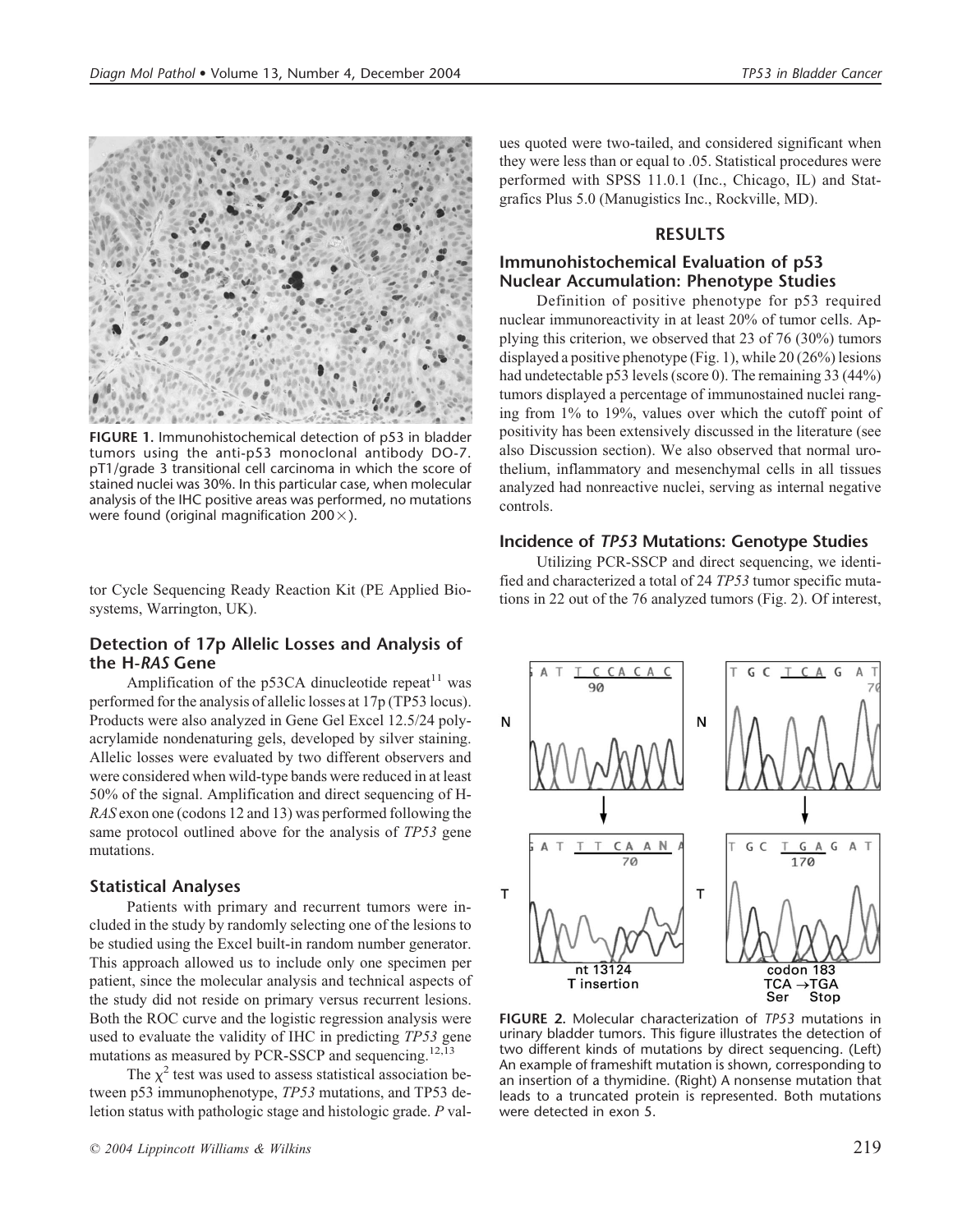| Number<br>of<br>Cases*  | <b>IHC</b><br><b>Score</b><br>$(\%)$ | <b>Exon</b>    | Codon     | <b>Nucleotide</b>     | aa<br>Change           |
|-------------------------|--------------------------------------|----------------|-----------|-----------------------|------------------------|
| 1                       | 20                                   |                |           |                       |                        |
| $\overline{\mathbf{4}}$ | 30                                   |                |           |                       |                        |
| 1                       | 40                                   | 4              | 96        | $TCT \rightarrow TTT$ | $Ser \rightarrow Phe$  |
| 1                       | 65                                   | 5              | 135       | $TGC \rightarrow TGG$ | $Cys \rightarrow Trp$  |
| 1                       | 60                                   | 5              | 139       | $AAG \rightarrow GAG$ | $Lys \rightarrow Glu$  |
| 1                       | 70                                   | 5              | 149       | Ins T                 | frameshift             |
|                         |                                      | 7              | 236       | $TAC \rightarrow TGC$ | $Tyr \rightarrow Cys$  |
| $\mathbf{1}$            | 75                                   | 5              | 158       | $CGC \rightarrow TGC$ | $Arg \rightarrow Cys$  |
|                         |                                      | 8              | 280       | $AGA \rightarrow ACA$ | $Arg \rightarrow Thr$  |
| 1                       | 50                                   | 5              | 180       | $GAG \rightarrow AAG$ | $Glu \rightarrow Lys$  |
| 1                       | 35                                   | 7              | 230       | Ins GAC               |                        |
| 1                       | 95                                   | 7              | 248       | $CGG \rightarrow CCG$ | $Arg \rightarrow Pro$  |
| 1                       | 60                                   | 7              | 248       | $CGG \rightarrow TGG$ | $Arg \rightarrow Trp$  |
| 1                       | 50                                   | 7              | 258       | $GAA \rightarrow AAA$ | $Glu \rightarrow Lys$  |
| 1                       | 75                                   | 7              | 258       | $GAA \rightarrow GTA$ | $Glu \rightarrow Val$  |
| 1                       | 60                                   | 8              | 271       | $GAG \rightarrow AAG$ | $Glu \rightarrow Lys$  |
| 1                       | 85                                   | 8              | 273       | $CGT \rightarrow CAT$ | $Arg \rightarrow His$  |
| 1                       | 40                                   | 8              | 274       | $GTT \rightarrow CTT$ | $Val \rightarrow Leu$  |
| 1                       | 35                                   | 8              | 274       | $GTT \rightarrow GAT$ | $Val \rightarrow Asp$  |
| 1                       | 80                                   | 8              | 285       | $GAG \rightarrow AAG$ | $Glu \rightarrow Lys$  |
| 1                       | 25                                   | 8              | 291       | $AAG \rightarrow AAC$ | $Lys \rightarrow Asn$  |
| 1                       | 90                                   | Intron 4       |           | $C \rightarrow T$     | frameshift             |
| 1                       | $< 20$ †                             | 8              | 282       | $CGG \rightarrow CCG$ | $Arg \rightarrow Pro$  |
| $\mathbf{1}$            | $< 20$ †                             | 8              | 292       | $AAA \rightarrow GAA$ | $Lys \rightarrow Glu$  |
| 31                      | $<$ 20                               |                |           |                       |                        |
| $\mathbf{1}$            | $\theta$                             | $\overline{4}$ | $86 - 89$ | Del 13 nt             | frameshift             |
| 1                       | $\overline{0}$                       | 5              | 183       | $TCA \rightarrow TGA$ | $Ser \rightarrow STOP$ |
| 18                      | $\overline{0}$                       |                |           |                       |                        |

| <b>TABLE 1. Immunohistochemical and Mutational Analysis of</b> |  |
|----------------------------------------------------------------|--|
| p53 in Bladder Tumors                                          |  |

\*Bold numbers indicate discrepant cases between expression and detection of mutations.

†IHC scoring was 2% and 5%, respectively.

we observed two cases that displayed "double" mutations. Table 1 summarizes the mutational spectrum of this cohort. Nineteen of the 24 detected mutations were missense, while the remaining five mutations included one nonsense, one splicing, two frameshift (one deletion of 13 nucleotides, and one insertion of one nucleotide), and one in-frame insertion (3 bp).

## **Relationship Between p53 Phenotype and** *TP53* **Genotype**

*TP53* gene mutations were identified in 18 of 23 (78%) cases displaying a p53-positive phenotype. The two tumors harboring "double" mutations were found to display a p53 positive phenotype.

Only two cases displaying *TP53* mutations were found in the group scored as possessing less than 20% immunostained tumor cells, and thus considered as p53-negative phenotype, while the remaining two cases with *TP53* mutations were scored as having undetectable p53 immunoreactivities. Within the group of nonmutated tumors ( $n = 54$ ), five showed positive immunoreactivities scoring between 20% to 30% (Table 1). Globally, there was a strong statistical correlation between p53 nuclear accumulation and detection of mutations by SSCP and sequencing  $(P < .001)$ .

Figure 3 illustrates the results obtained by the ROC analysis. The area under the ROC curve may be considered as a measure of the diagnostic accuracy of detecting *TP53* mutations by the identification of a p53 positive phenotype using IHC. This accuracy was estimated to be 88% when the cutoff value for IHC was between 20% and 30%, values for which errors were mainly balanced (false positives and false negatives). The logistic regression analysis gave a cutoff value of 30%.

## **Detection of Allelic Losses and Analysis of the H***-RAS* **Gene**

LOH at 17p was evaluated in 74 tumors, 69 of which (93%) were informative for the marker. 46 (67%) tumors displayed normal patterns, while the remaining 23 (33%) showed allelic loss at the *TP53* locus (Fig. 4). Loss of heterozygosity (LOH) is distributed among tumor stage, grade, and p53 status as described in Table 2. A significant statistical association was observed between 17p LOH and p53 altered status (mutational spectrum and expression pattern) ( $\chi^2$  test; *P* < .01).





**FIGURE 3.** ROC analysis of the sensitivity and specificity of immunohistochemistry as it relates to PCR-SSCP and sequencing results. The area under the curve as a measure of diagnostic accuracy was estimated to be 88%. ROC analysis plots sensitivity versus specificity in a graphical display, allowing assessment of the validity in a fair manner, without the arbitrariness inherent in individual sensitivity/specificity pairs.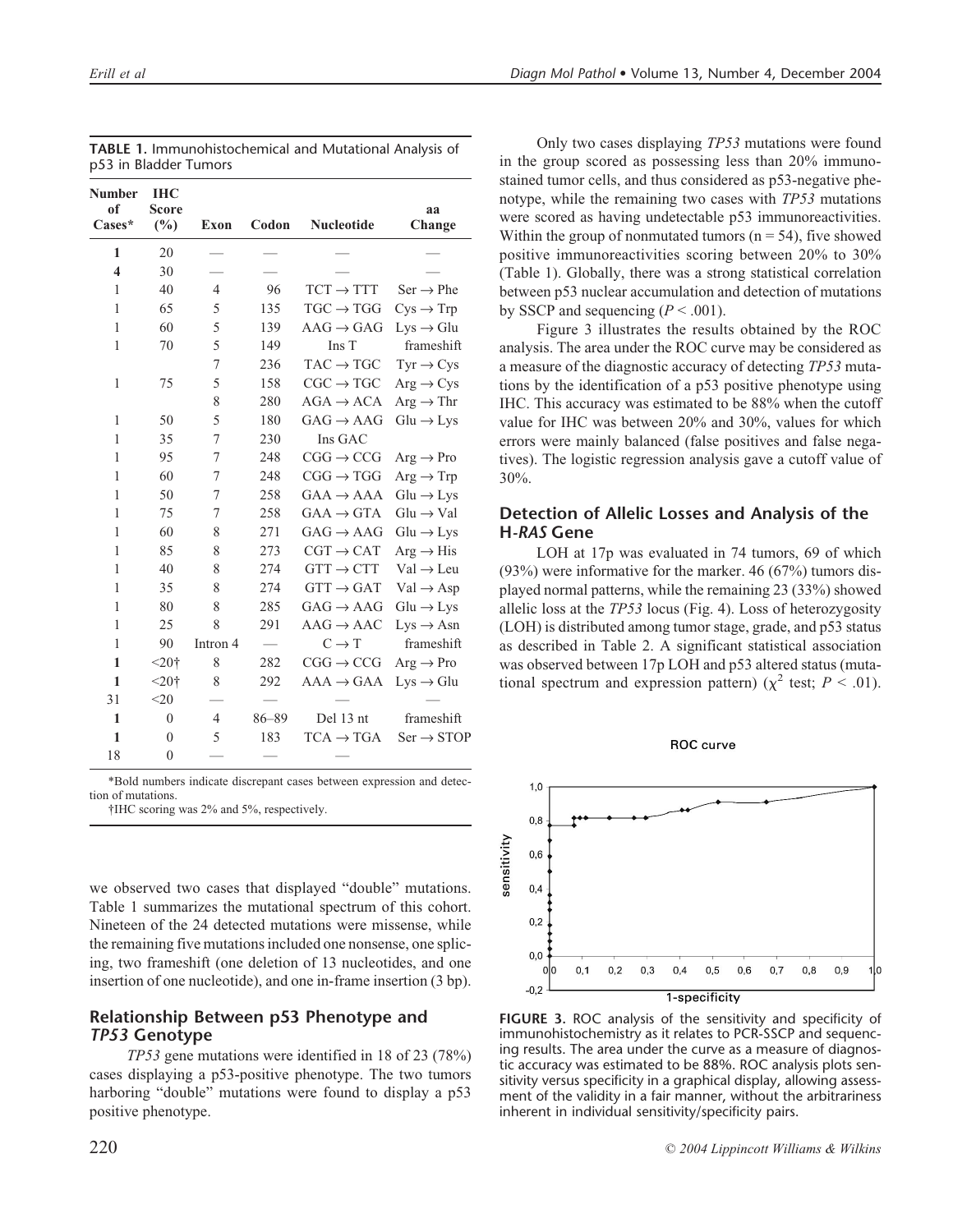

**FIGURE 4.** Representative cases to illustrate alterations of the p53CA microsatellite used to study 17p LOH (locus *TP53*). P1 lanes correspond to a tumor without *TP53* loss and P2 lanes exhibit 17p allelic loss.

No mutations were detected in any of the 73 tumors analyzed for the H*-RAS* gene.

#### **Relationship Between Histopathological Features and p53 Alterations**

The distribution according to histologic stage of tumors containing mutations was as follows: 3 of 36 pTa, 6 of 23 pT1, 12 of 16 pT2-4, and the only pTis tumor analyzed. Similarly, only one of 32 low-grade tumors displayed a *TP53* mutation, while 21 of 44 high-grade lesions had *TP53* mutations.

A cutoff of 20% of tumors cells with nuclear immunoreactivities was used to determine the p53 positive phenotype. This value was also used for statistical analysis of histopathological features and p53 alteration. Applying this criterion, p53 status as a combination of both strategies (IHC plus PCR-SSCP/sequencing) yielded a total of 28 cases with p53 alteration (37%). We found a significant association between p53 status and tumor stage and grade, being alterations more common in high-stage and high-grade tumors (both  $\chi^2$  test; *P* < .01). Statistical associations were also observed between histologic variables and 17p LOH ( $\chi^2$  test; *P* = .01), being allelic loss more common in advanced disease. Deletion of 17p significantly correlated with tumor stage  $(P < .01)$  and grade (*P* = .01) (Table 2).

#### **DISCUSSION**

The potential clinical value of p53 in bladder cancer as a predictive marker of tumor recurrence and treatment selection is still in debate.<sup>7,8,14,15</sup> Studies conducted in specific patient populations, using well-designed and -implemented technical approaches, are needed to further validate its clinical utility. In this context, molecular epidemiology studies aimed at defining rate of p53 alterations in diverse patient populations are of crucial importance. Defining methods to correctly categorize bladder cancer patients carrying altered p53 products is also critical, mainly in the framework of targeted therapeutic interventions.

Data from this study confirm that p53 nuclear accumulation, as detected by IHC with the antibody DO-7, is indicative of the presence of a TP53 mutation mainly affecting exons 4 to 8. This antibody has been reported to have high sensitivity and specificity for  $p53$  detection,<sup>16</sup> especially accumulated p53 mutant products, which may explain the high accuracy of its association with TP53 mutations reported in this study.

The arbitrariness of the choice of cutoff values when scoring IHC results, together with the antibody used and the type of tissue analyzed, may affect the reliability of the assessment of the p53 status. Although the cutoff value of 10% tumor cells displaying p53 nuclear immunoreactivities has been used

**TABLE 2.** Distribution of TP53 Allelic Loss in Relation to Stage, Grade, and Mutational Status

|                                |    |    |    | Normal Loss Total P Value |
|--------------------------------|----|----|----|---------------------------|
| Stage                          |    |    |    |                           |
| pTa                            | 27 | 6  | 33 | $.008*$                   |
| pT1                            | 14 | 5  | 19 |                           |
| $pT2-4$                        | 4  | 12 | 16 |                           |
| Grade                          |    |    |    |                           |
| Grade Low                      | 23 | 5  | 28 | .019                      |
| Grade High                     | 22 | 18 | 40 |                           |
| Mutational status              |    |    |    |                           |
| $TP53$ wt                      | 37 | 1  | 38 | 1.45E-07                  |
| TP53 mutation                  | 8  | 14 | 22 |                           |
| <b>IHC</b> accumulation        |    |    |    |                           |
| IHC wt                         | 38 | 8  | 46 | 3.45E-05                  |
| <b>IHC</b> accumulation        | 7  | 15 | 22 |                           |
| Altered $p53$ (mutation + IHC) |    |    |    |                           |
| $p53$ wt                       | 34 | 8  | 42 | .001                      |
| p53 altered                    | 11 | 15 | 26 |                           |

\**P* value is referred to TP53 allelic loss versus dichotomized stage as pTa and pT1–4 ( $\chi^2$  test).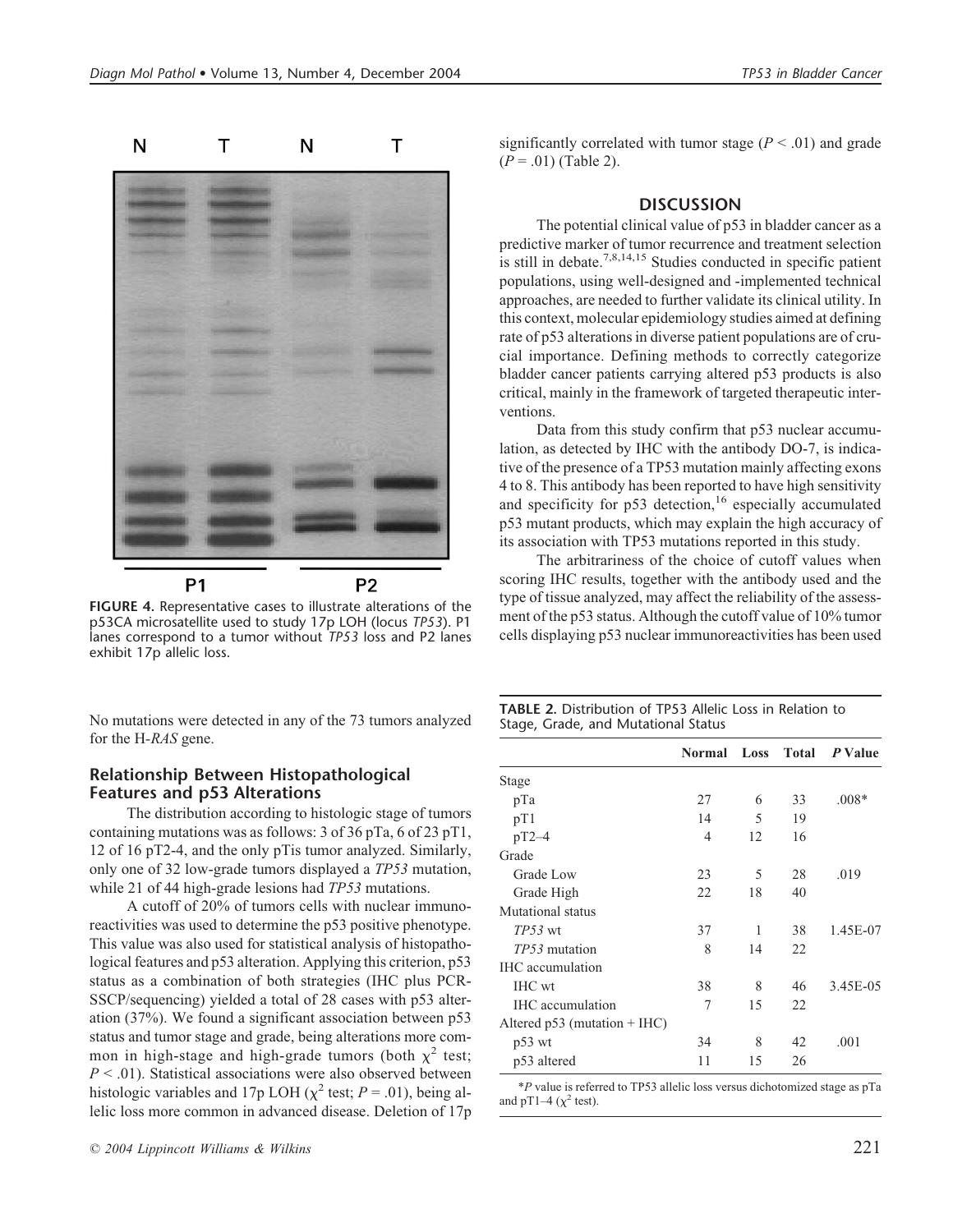by other investigators, cutoff values up to 40% have been also used while evaluating the prognostic value of p53 phenotype in bladder cancer.17 Methodological studies comparing p53 expression by IHC and TP53 mutations by genetic assays have revealed the superior accuracy of 20% tumor cells displaying p53 nuclear immunoreactivities as the cutoff value.<sup>9,18</sup> In our study, logistic regression analysis set the cutoff value at 30% positive tumor cells, on which all errors were mainly balanced. A cutoff between 20% and 30% tumor cell reactivities, as determined by the ROC analysis, is slightly superior to values previously described in studies on which similar accuracy rates were obtained.<sup>9,18</sup> In our series, the small number of tumors with these positive IHC values (20%–30%) could explain the wide cutoff range. We believe it is preferable to imbalance the error to false positives and set the cutoff to 20%, as previously reported.18

The biologic and clinical significance of identifying a p53 positive phenotype by IHC without detection of a *TP53* mutation is still uncertain. Some authors have suggested an association between poor prognosis and high p53 IHC values in the absence of detectable *TP53* mutations.<sup>4</sup> Alterations in genes others than p53 in its pathway, producing p53 accumulation, may account for this non–mutation-related positive phenotype, since DO-7 recognizes both mutant and wild-type p53 forms. A negative cooperative effect has been recently demonstrated for altered levels of gene products of the p53 and RB pathways in bladder cancer prognosis, being p53 positive phenotype identified by IHC the strongest predictor of disease outcome.7,8 p53 stabilization could prevent its ubiquitination and subsequent proteosome degradation. Critical to this process is the phosphorylation of certain p53 sites, such as the recently reported TAF1 phosphorylation of p53 at Thr-55.<sup>19</sup> Significantly, the Thr-55 phosphorylation was reduced following DNA damage, suggesting that this phosphorylation contributes to the stabilization of p53 in response to DNA damage.

Allelic losses at the 17p locus have been previously reported in up to 55% of invasive bladder cancers,  $19$  being strongly correlated with the presence of *TP53* mutations. TP53-specific 17p deletions have been also correlated with tumor grade, stage, and the presence of vascular invasion.<sup>20–22</sup> We have found TP53 LOH in 33% of the informative cases analyzed, being the frequency in invasive tumors up to 50% of the cases. There was a statistically significant association between higher tumor grade and allelic deletion, as previously reported.18,19 There were 18% deletions among pTa lesions (6/33), whereas 26% (5/19) pT1 and 75% (12/16) pT2-4 tumors exhibited LOH. There was also a statistical correlation between TP53 allelic loss and tumor grade, as well as with the presence of p53 alterations (positive phenotype and/or detection of gene mutations). These results further support early reported data revealing that in bladder cancer inactivation of the *TP53* gene involves both point mutation and loss of the concomitant allele, being allelic losses more common in advanced disease.

The H-*RAS* gene codes for a p21 membrane-bound protein involved in signal transduction. It was first shown to play a role in bladder cancer in the early 1980s, but the frequency on detecting H-*RAS* mutations in bladder cancer has been controversial. Rates of H-*RAS* mutations between 10% and 40% have been reported, being codon 12 G to T substitutions the predominant alterations identified.23,24 H-*RAS* mutations were found in both noninvasive and invasive lesions, analyzing either tumor specimens or urine sediments.25 Although H-*RAS* status may not be of great use in predicting progression, the ease with which H-*RAS* mutations can be detected in the urine has shown its potential use in the follow-up of those patients in whom the mutation is present. More recently, some studies have suggested that only minor cell populations harbor codon 12 H-*RAS* mutations,<sup>26</sup> independently of the methodology used for screening. In our series, no mutations have been found in codons 12 and 13 of the H-*RAS*, as analyzed by direct sequencing, suggesting that H*-RAS* mutations do not play a critical role in the development or progression of bladder cancer, at least in the population studied.

In conclusion, data from this study validate in the bladder cancer population examined the immunohistochemical approach of detecting p53-positive phenotype and that a 20% cutoff for nuclear immunoreactivity is indicative of *TP*53. Molecular assays are required for the optimal determination of p53 status. Nonsense mutations that lead to IHC false-negative results may also be determinant for progression to invasive disease, especially in early-stage tumors. Since p53 alterations are significantly associated to clinicopathological features of poor prognosis, we recommend the inclusion of both p53 phenotype and TP53 mutation status into a predictive panel of tumor markers for bladder cancer is recommended.

#### **ACKNOWLEDGMENTS**

The authors thank Dr. Miquel Calvo Llorca, Statistics Department, Facultat de Biologia, Universitat de Barcelona, for assistance in statistical analyses.

#### **REFERENCES**

- 1. Heney NM, Ahmed S, Flanagan MJ, et al. for the National Bladder Cancer Collaborative group A: Superficial bladder cancer: Progression and recurrence. *J Urol*. 1983;130:1083.
- 2. Vet JAM, Witjes A, Marras SAE, et al. Predictive value of p53 mutations analyzed in bladder washings for progression of high-risk superficial bladder cancer. *Clin Cancer Res*. 1996;2:1055–1061.
- 3. Cordon-Cardo C, Sheinfeld J. Molecular and immunopathology studies of oncogenes and tumor-suppressor genes in bladder cancer. *World J Urol*. 1997;15:112–119.
- 4. Abdel-Fattah R, Challen C, Griffiths TRL, et al. Alterations of TP53 in microdissected transitional cell carcinoma of the human urinary bladder: High frequency of TP53 accumulation in the absence of detected mutations is associated with poor prognosis. *Br J Cancer*. 1998;77:2230–2238.
- 5. Sidranski D, von Eschenbach A, Tsai YC, et al. Identification of p53 gene mutations in bladder cancers and urine samples. *Science*. 1991;252:706– 709.